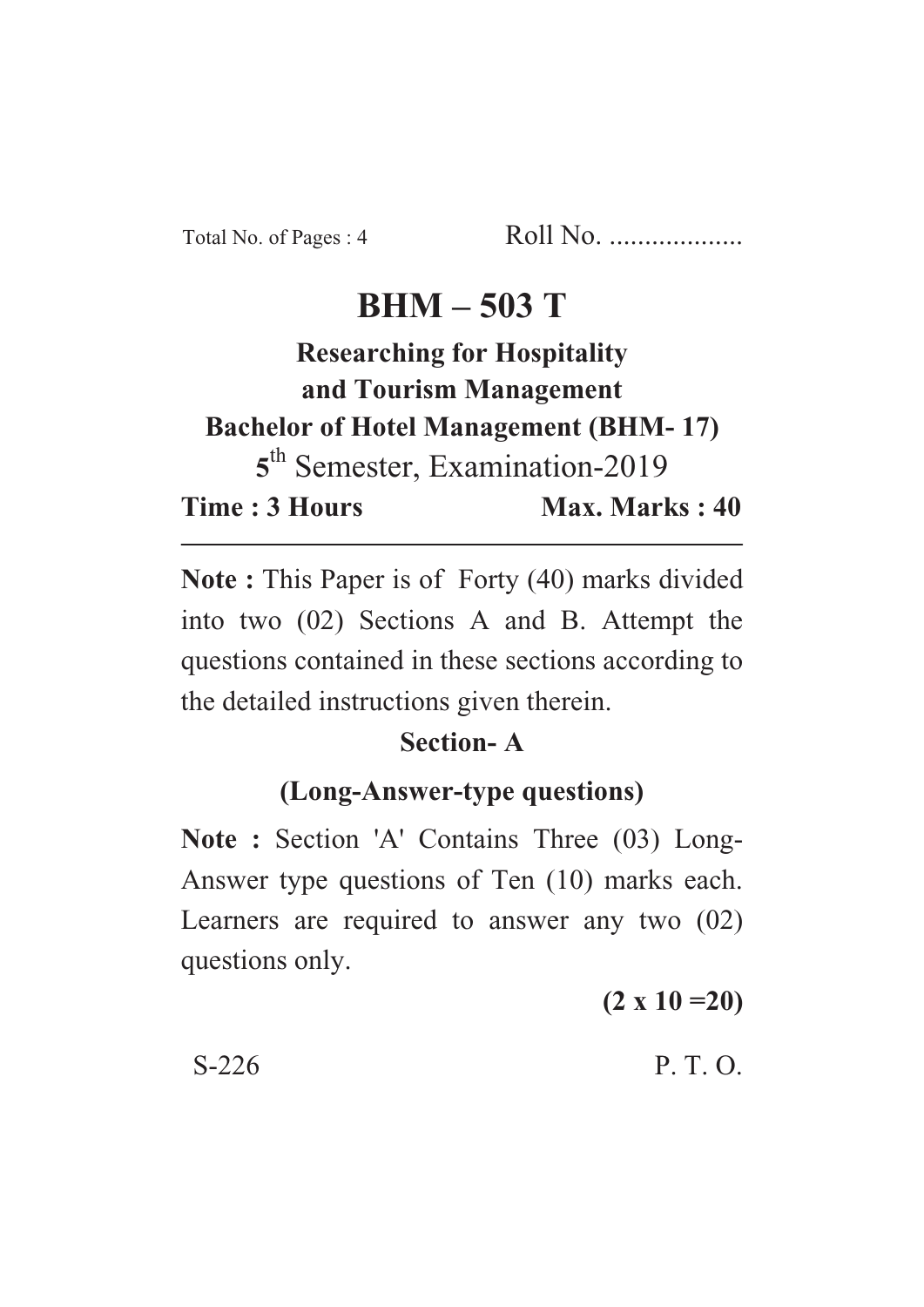**(2)**

- 1. Define Research? How will you ensure quality in research?
- 2. List the different basis of classifying research? Explain Qualitative and Quantitative research in detail.
- 4. What do you mean by sampling? Explain probability sampling in detail.

### **Section - B**

### **(Short-Answer-Type questions)**

**Note :** Section 'B' contains six (06) Short- answer type questions of Five (05) marks each. Learners are required to answer any Four (04) questions only.

**(4x5=20)**

S-226